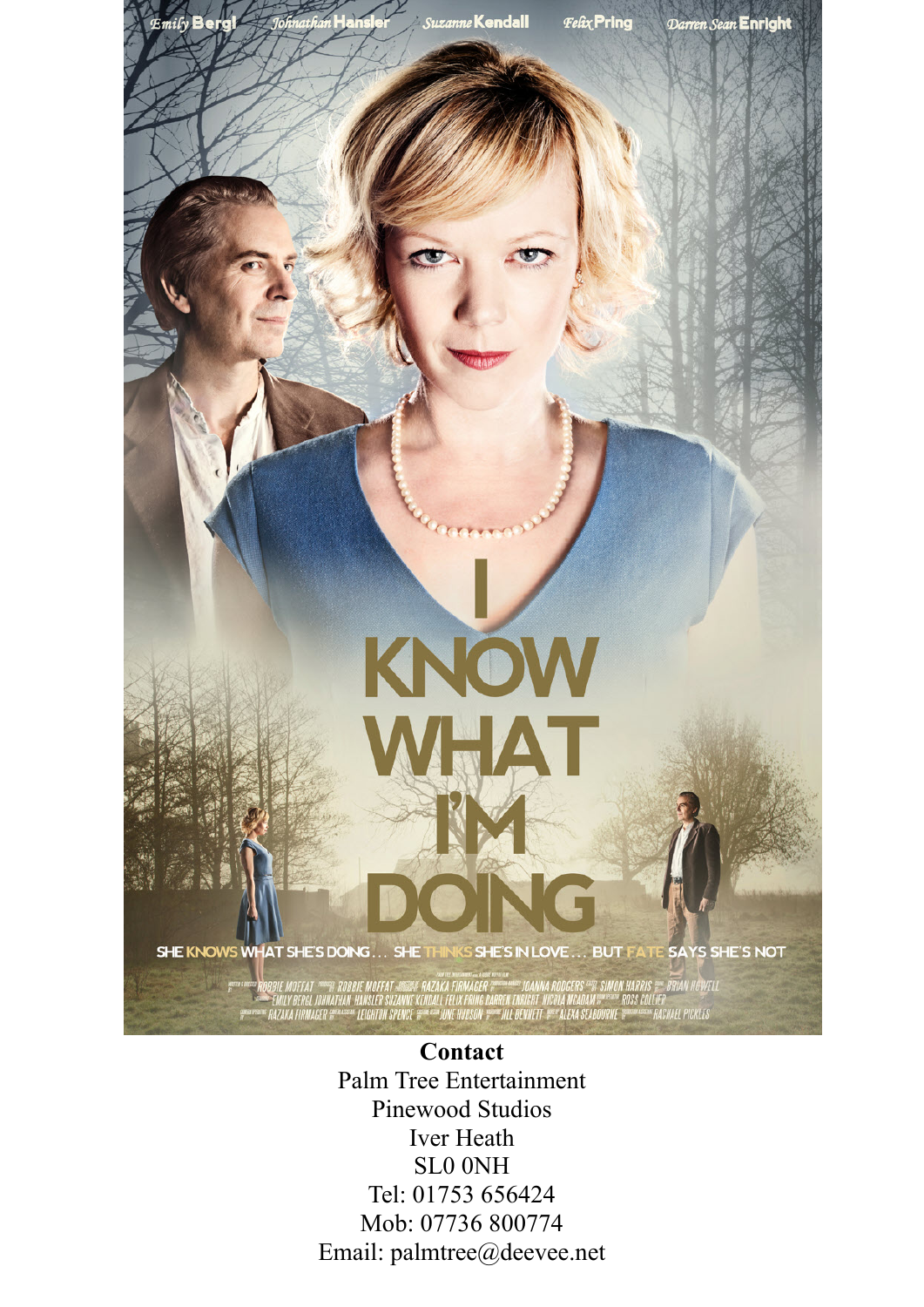#### **SYNOPSIS**

June Bennett thinks she knows exactly what she's doing: to marry one of the richest men in Britain, Sir Alan Pennington. Despite being twice her age, she knows she is in love.

When a volcanic cloud stops Sir Alan from getting to the country estate in Yorkshire where the wedding is due to take place, she gradually realizes that fate and an English aristocrat Geoffrey Howden are trying to tell her something that she does not get.

Set in beautiful rural Northern England, I know What I'm Doing is a tale of romance and quaintness in a modern world rushing on.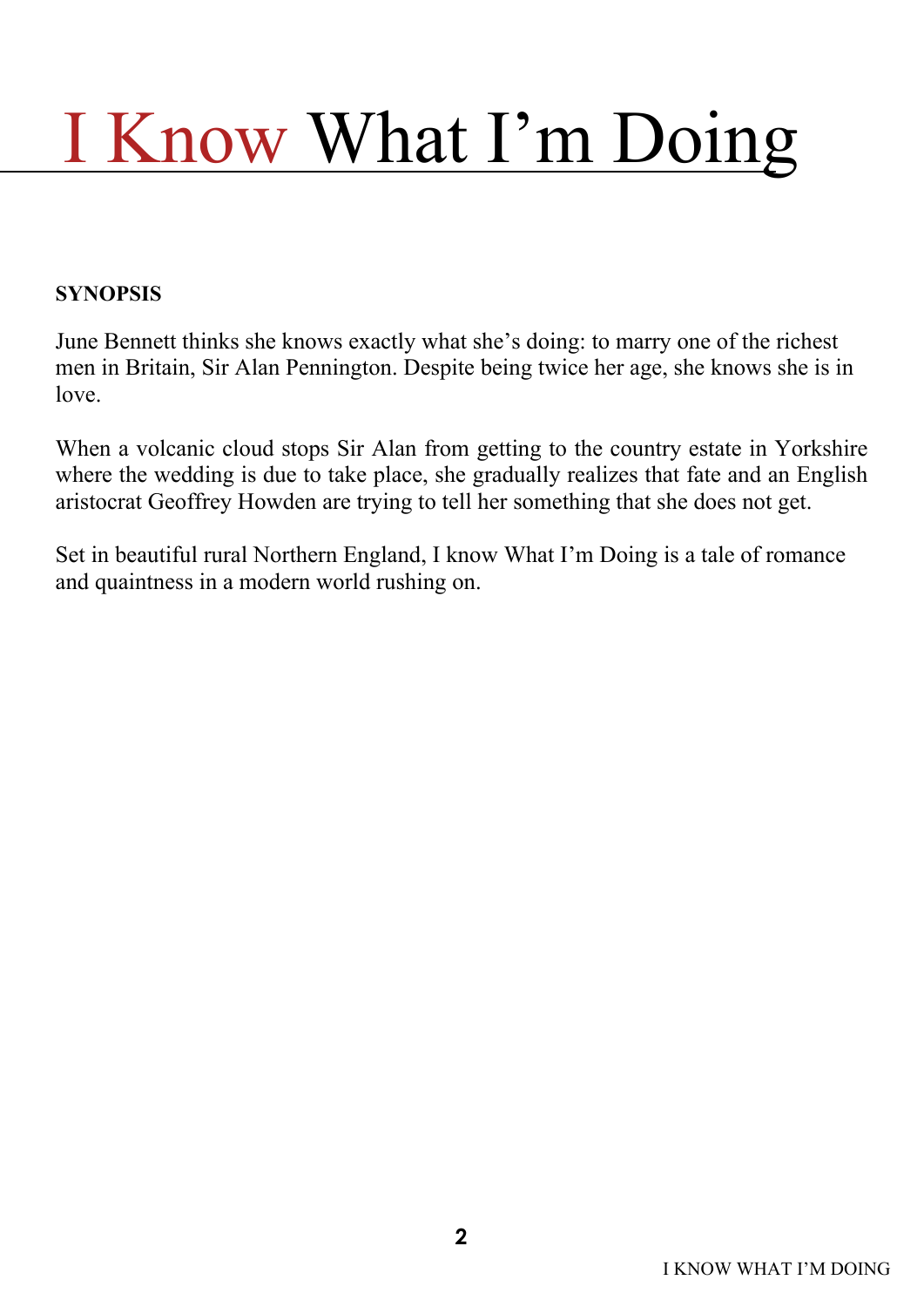#### **I KNOW WHAT I'M DOING - FACT SHEET**

Directed by: Robbie Moffat

Screenplay by: Robbie Moffat Additional dialogue: Marla Lerwin

Cast: Emily Bergl, Johnathan Hansler, Suzanne Kendall, Darren Enright.

Producer: Robbie Moffat Co-producer: Alan Latham

Location: Yorkshire

Worldwide Sales: Stealth Media (except North America)

Pre-production: March 2012

Principal Photography: April 2012

Delivery: October 1st

Logline: She knows what she's doing, she thinks she's in love, but fate says she's not...

Links: www.palmtreefilm.com www.facebook.com/IKWID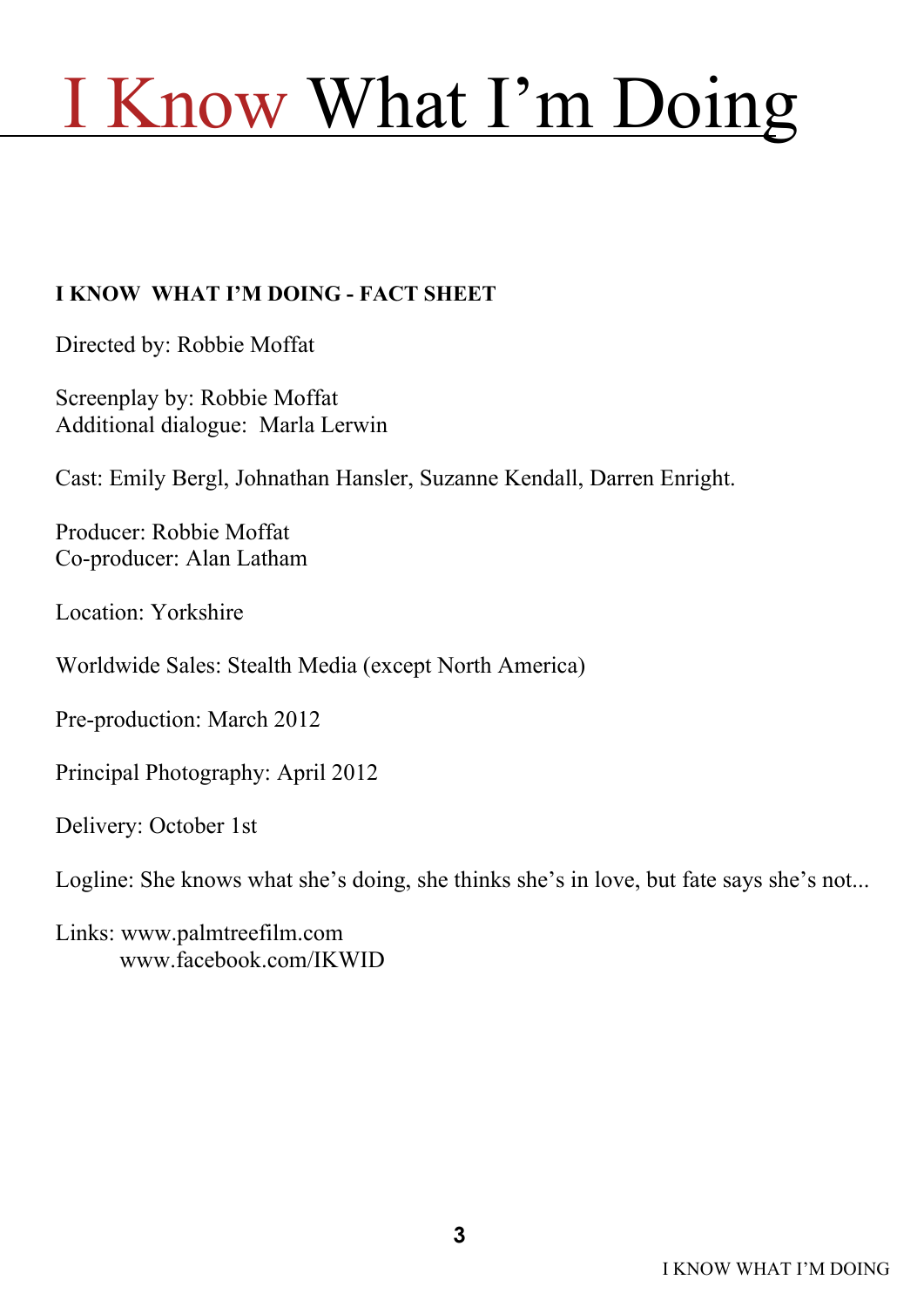

#### **ROBBIE MOFFAT-WRITER, DIRECTOR AND PRODUCER**

Robbie Moffat has made over twenty feature films. His first feature film was made in 1999 called 'Love The One You're With', which was nominated for Best Scottish Film at the Bowmore Scottish Screen Awards in 2000 . Robbie went on make many other films, wanting to use the Scottish landscape as much as possible. A great example of this is in his films 'Winter Warrior', 'The Bone Hunter' and 'Axe Raiders' a trilogy set in 575 A.D. In 2004 'Red Rose', a film based on the life of Robert Burns, won the Best Actress award at

the Monaco International Film Festival. Last year Robbie was nominated for 'The Johnny Walker Great Scot Award 2011' for outstanding contribution to Scottish culture.

Robbie has also penned commissioned work for Hollywood companies. As a member of BAFTA, and The Directors Guild of Great Britain, he is a past member of the society of Authors and British Equity. He is also well travelled, having visited more than 80 countries. 'Money Hungry' is currently his 21st production.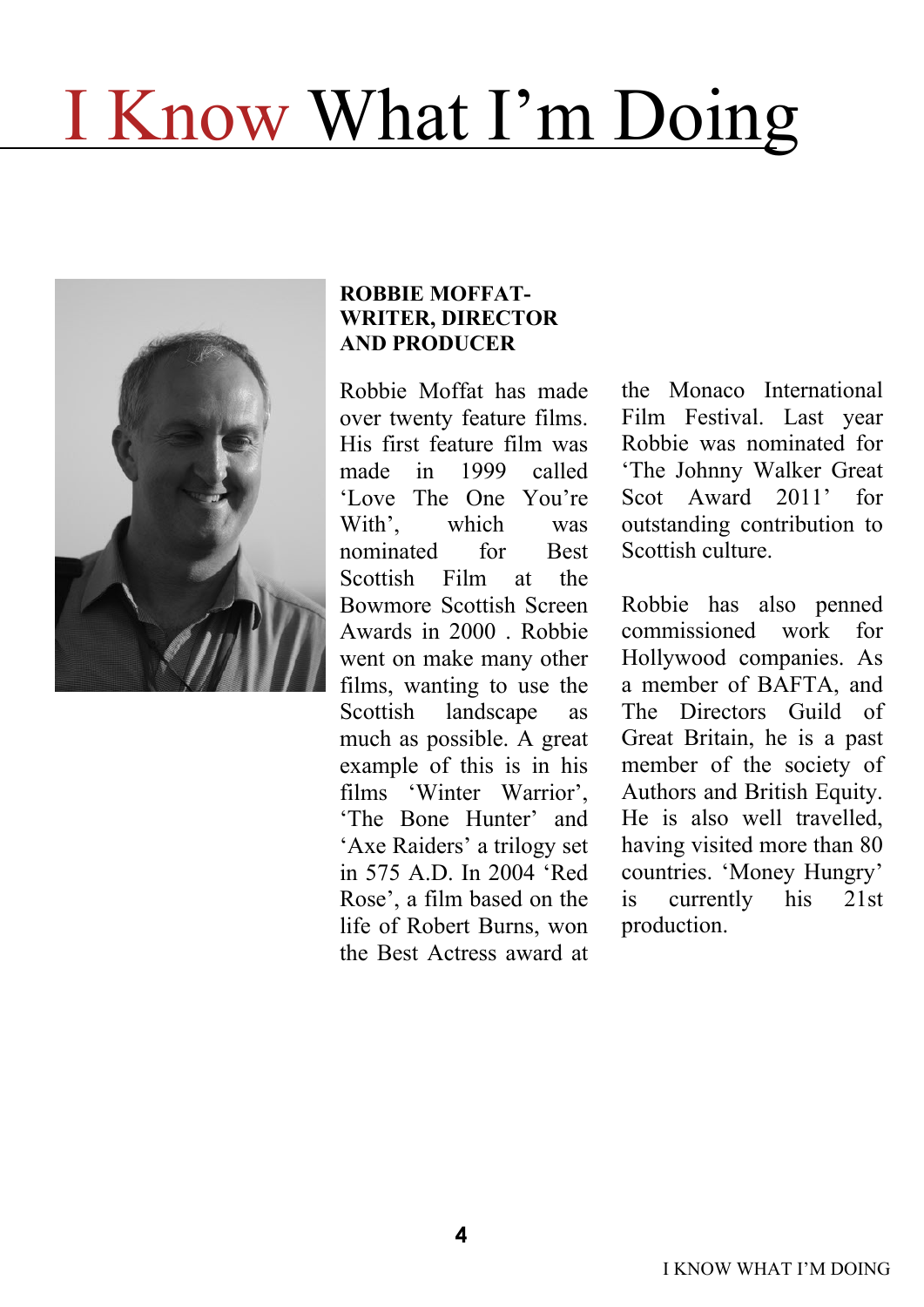**Emily Bergl: June Bennett**



Emily has starred in many programmes for television with appearances in episodes of 'Gilmore Girls', 'CSI: Miami', 'NYPD Blue' and 'Star Trek: Enterprise'. Bergl had a major role in the Steven Spielberg 2002 miniseries 'Taken' and has also co-starred in the ABC series 'Men In Trees' as Annie. She played the lead role in the Carrie 2.

Bergl starred in 'Becky Shaw' at Second Stage Theatre in New York at the beginning of 2009 and recently played Paul Young's new wife, Beth, in the seventh season of 'Desperate Housewives'.

#### **Jonathan Hansler: Geoffrey Howden**



Jonathan Hansler is a distinguished actor. He was recently nominated for best actor at the Fringe Report Awards 2011 for his leading role in the feature film 'Axed', and was nominated for Best Performance in Maurice in the Off West End Awards 2011.

His feature film 'Axed', in which he leads has been picked up by Lionsgate & won Best Screenplay at The Bram Stoker Horror Festival.

His film 'The Devil's Business' in which he plays an underworld boss in league with Satan, was one of Film4's top 5 to see at Frightfest. It has also been screened at Fantastic Festival, Mayhem Festival, Ravenna and is currently hitting top film festivals world wide and will be released next year.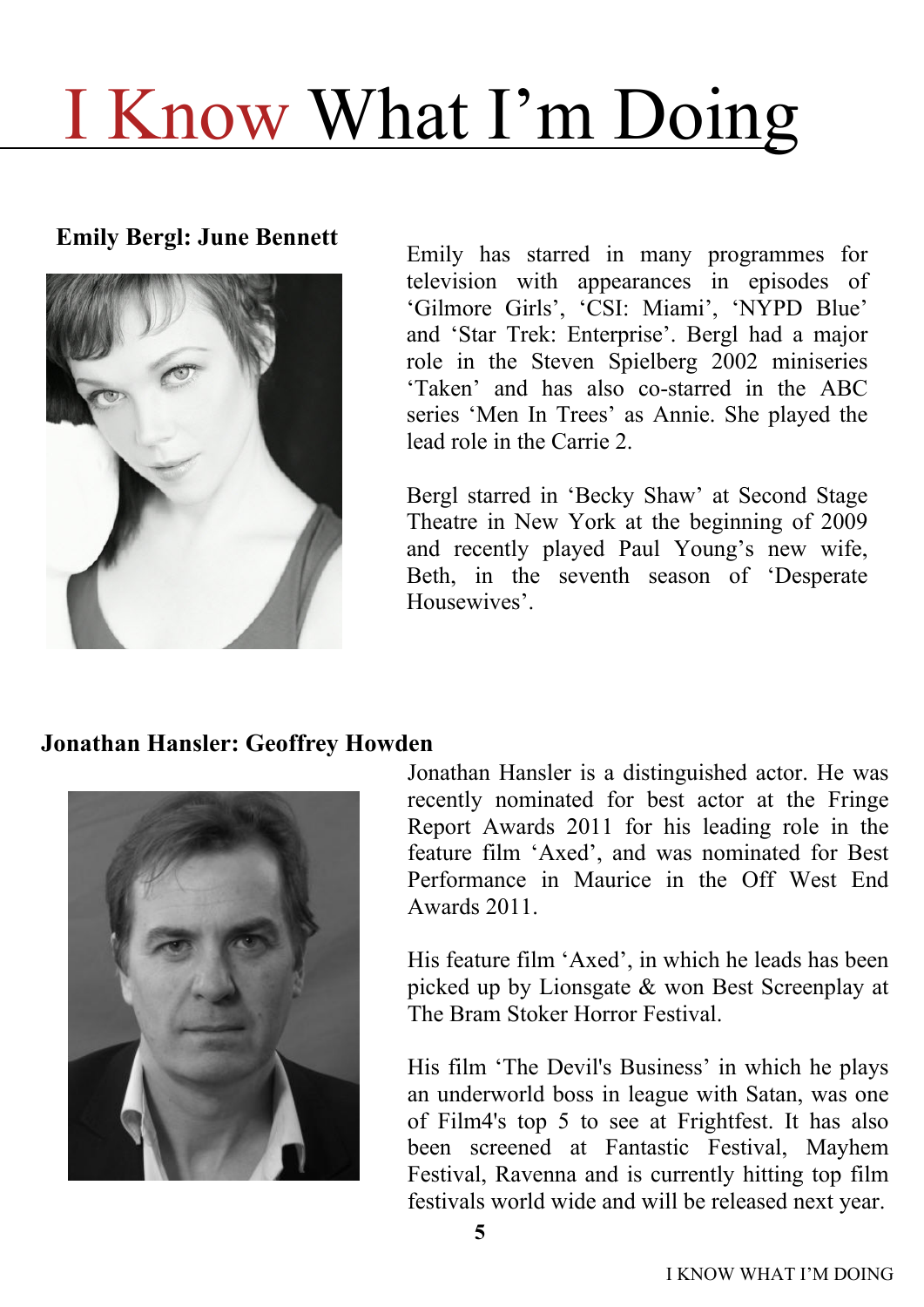#### **PRODUCER/ DIRECTOR'S VISION**

Robbie Moffat is an established feature film Director and Producer, with 'I Know What I'm Doing' being his latest production. 'I Know What I'm Doing' is an epic story about love, and the power of fate, even when you're least expecting it. It is a tale of romance and quaintness in a modern world rushing on.

The film is set in the beautiful backdrop of rural of Yorkshire, in Northern England. June Bennett, the protagonist, knows exactly what she's doing. She's going to marry one of the richest men in Britain, Sir Alan Pennington, and live a comfortable, privileged life. Despite him being many years older than herself; she knows she's in love.

However, her whole world turns upside down when news of a volcano ash cloud disrupts her perfect plans and stops Sir Alan from getting to the country estate in Yorkshire, where the wedding is taking place.

"I believe the ash cloud adds a contemporary, modern twist to the classic story line, as it is something that we can all relate to. In effect, this really brings this story home and gives it more a personal feel to the audience."

"We decided to set the film in Yorkshire to give the film a quintessentially British feel, with British characters and a typical British landscape for the mise en scene. It is a typical English estate, with great, realistic characters that are interesting, eccentric and a joy to watch on screen."

"We cast Emily Bergl as the lead actress for this film because we thought she was a fantastic actress who would bring the character of June Bennett to life."